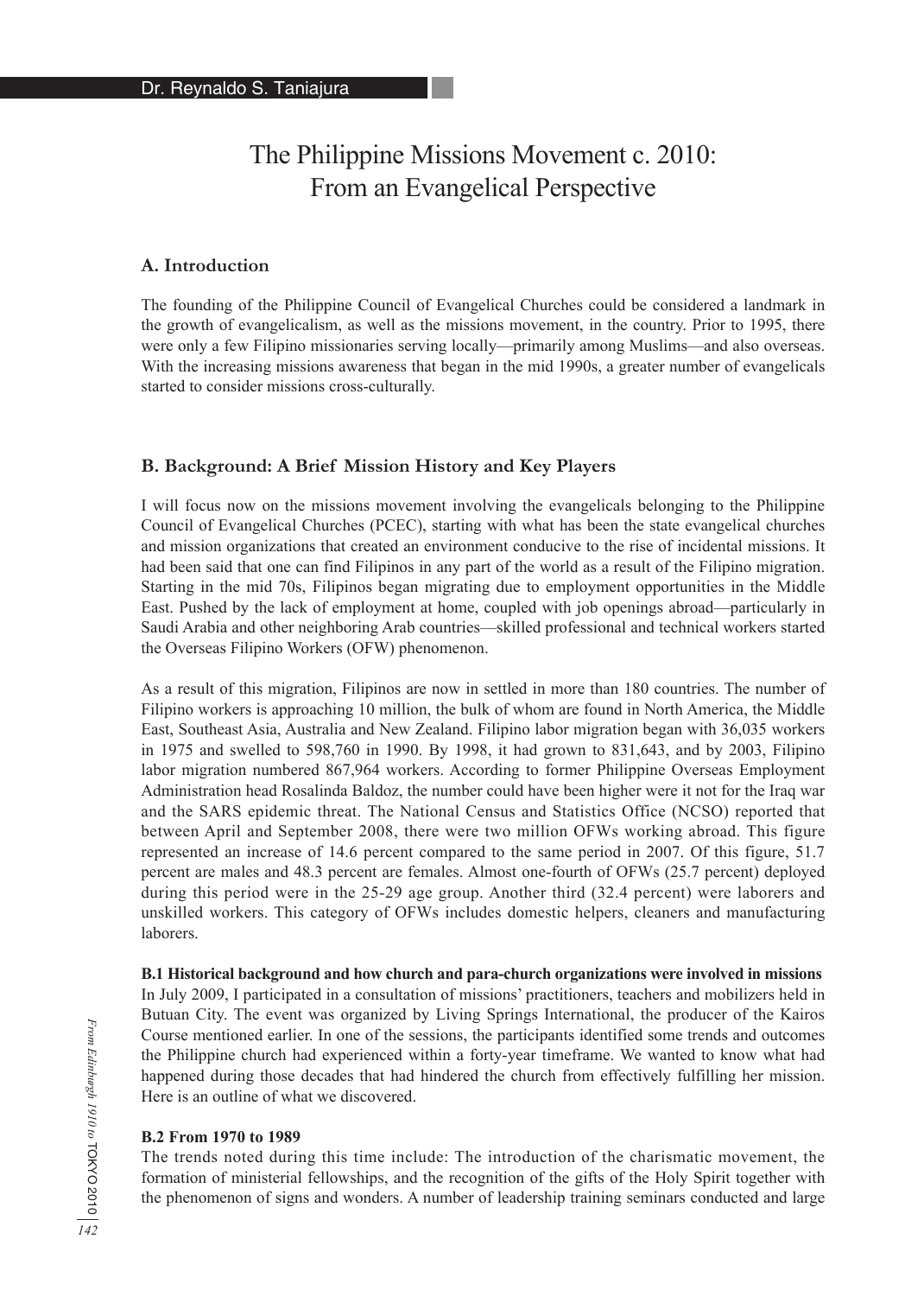open-air evangelistic meetings took place. Evangelicals experienced a renewal movement similar to that in the Catholic Church. It seems the church's focus was on herself rather than outside of her fellowship at this time.

Because of these trends, new and independent churches arose. There was also a loosening of theological suspicions of the supernatural. This resulted in lively worship beginning to appear in churches. Many Catholics were won over to evangelicalism because of the phenomenon of spiritual gifts, healings and miracles. Unity and cooperation among pastors and churches took place, which led to the breakdown of denominational barriers. Believers and churches experienced a deeper understanding of the Bible that resulted in growth and spiritual maturity. It was during this period, and perhaps influenced by the trends of the time, that the Philippine Missions Association (PMA) and the Philippine Council of Evangelical Churches (PCEC) were founded.

While the church experienced growth and maturity during this time, some things were still lacking. Among these were intentional discipleship, community impact, missions training, emphasis on the Word, spiritual fruitfulness and character development. The church's efforts to reach influential community members and to train and develop leaders were also inadequate, and there was an absence of strong prophetic and apostolic leadership in the church.

#### **B.3 From 1990 to 2009**

In this time period, the Philippine church started to receive modular training on missions awareness, mobilization and education. The idea of community development was slowly introduced into the churches. A number of evangelicals began to be visible in some sectors of society. Churches also began campus ministries. Cell groups, small groups, and house churches became more acceptable. Several churches also participated in the government's moral recovery program. The prophetic and apostolic movement gained inroads.

The Philippine church also started to gain a global mindset. There was cross-pollination of theology and churches started working together on holding large-scale seminars and conferences, particularly in the areas of missions and leadership training. Many local churches established schools starting at the pre-school and kindergarten levels. After several years, some churches were able to open high schools and even a few college level programs.

What were the positive outcomes from this period? Many local churches became "senders" and their members "goers" in missions. The concept of sodality became accepted in the larger body of Christ. Missionaries who went out as OFWs or tentmakers became more numerous. Lay people were released into ministry and new and emerging church leaders were raised up.

The need for intentional discipleship within the churches was addressed. Many in the government and military sectors became open to the gospel. The churches opened up to the idea of engaging the community. Many began to get involved in community development. A few pastors and churches became wealthy. Growth within the church was structured, and the phenomenon called "bapticostalism" appeared. More young people were coming to church and a number of new churches were established on campuses.

The involvement of church members was very noticeable, perhaps due to a greater awareness of the concept of the "ministry of all believers."

Yet in this period, the church lacked significant dialogue among church leaders, a biblical worldview among pastors and an in-depth understanding of the Bible to keep pace with the multiplication of churches. Many pastors experienced woundedness and failings and there was no ministry to meet their particular needs. The church on the whole had no standards for installing bishops and pastors. The "spirit of conquest" of the nations based on the Great Commission was also lacking.

In the area of missions, the church did not have the means to address global migration. Also absent